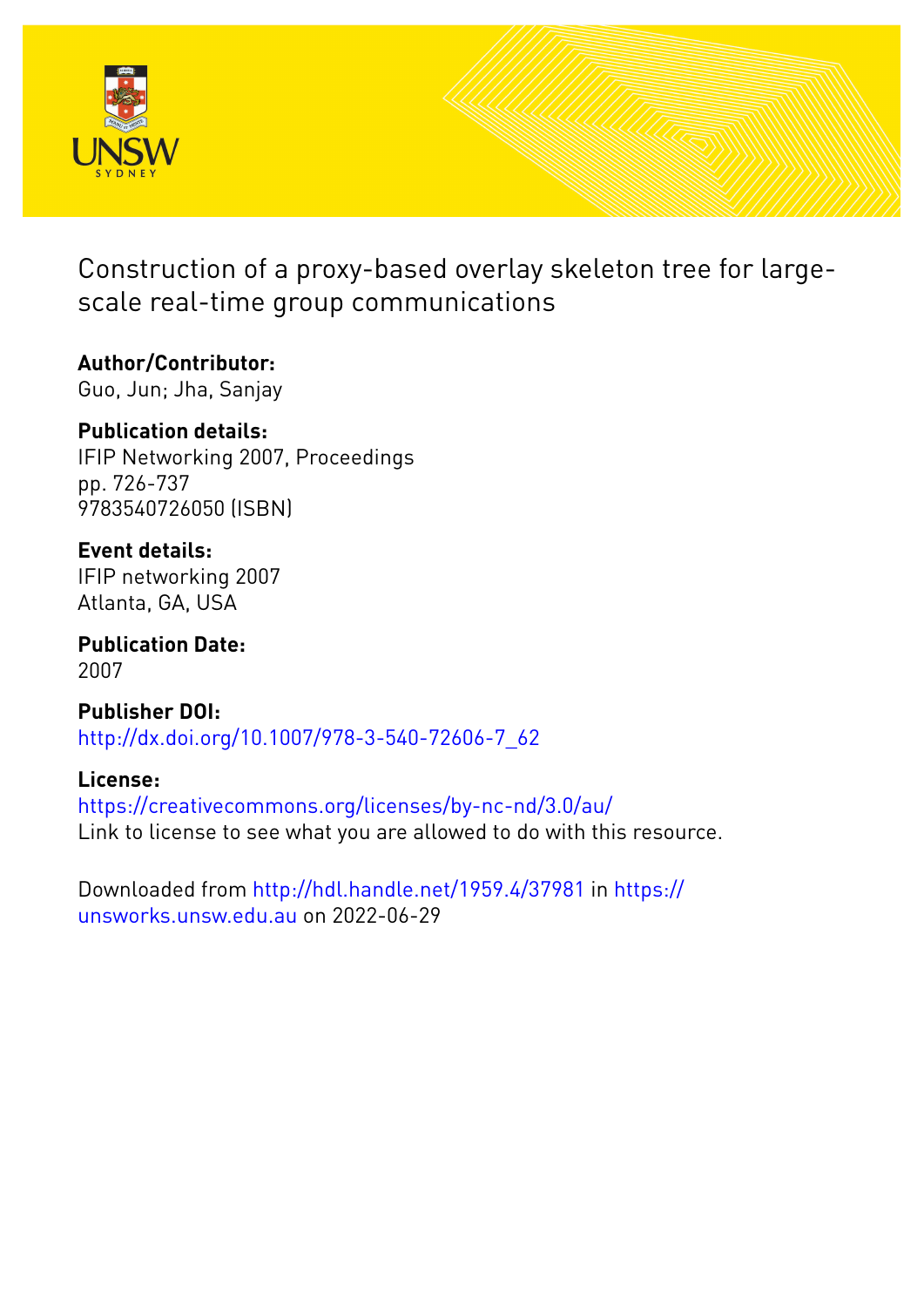# Construction of a Proxy-based Overlay Skeleton Tree for Large-Scale Real-Time Group Communications

Jun Guo and Sanjay Jha

School of Computer Science and Engineering The University of New South Wales, Sydney, NSW 2052, Australia {jguo,sjha}@cse.unsw.edu.au

Abstract. We consider the problem of constructing a proxy-based overlay skeleton tree (POST) in the backbone service domain of a two-tier overlay multicast infrastructure. Spanning all multicast proxies deployed in the overlay backbone, POST acts as an efficient resource sharing platform for supporting large numbers of concurrent multicast sessions, without the need of tree computation for each individual session. The problem is concerned with deciding an appropriate deployment of multicast proxies in the overlay backbone, upon which we wish to find an optimal POST solution so that the maximum end-to-end latency is minimized subject to degree balancing constraints. This problem is shown to be NP-hard. We present a simple heuristic method for deploying multicast proxies, and devise a low complexity greedy algorithm for optimizing the end-toend latency and degree distribution of POST. Simulation experiments confirm that our proposed approach yields good quality approximate solutions that are close to the optimum.

### 1 Introduction

Due to the complexity of deploying Internet-wide IP multicast [1] and the inability of end-system multicast to support high-bandwidth delay-sensitive group communications [2, 3], proxy-assisted two-tier overlay multicast has been upheld as a viable alternative to support manageable and scalable inter-domain multicast services for real-time applications on the Internet (see [4–6] and references therein). In this paper, we refer to the proxy-assisted overlay multicast architecture as *overlay multicast* for brevity.

One salient feature of overlay multicast is the set of dedicated multicast proxies that a multicast service provider strategically deploys in the backbone service domain. Advances in hardware technologies have made it possible to endow proxies with large processing power and high fanout capability at ever decreasing cost. Multicast proxies are typically placed at co-location facilities with high-speed connection to the Internet. This way, they can readily utilize the over-provisioned links in the core networks [7] without experiencing significant variations in end-to-end delay [8]. In comparison with peer-to-peer trees formed entirely by end hosts with limited last-mile bandwidth, overlay multicast trees based on multicast proxies are much flatter and wider. Moreover, they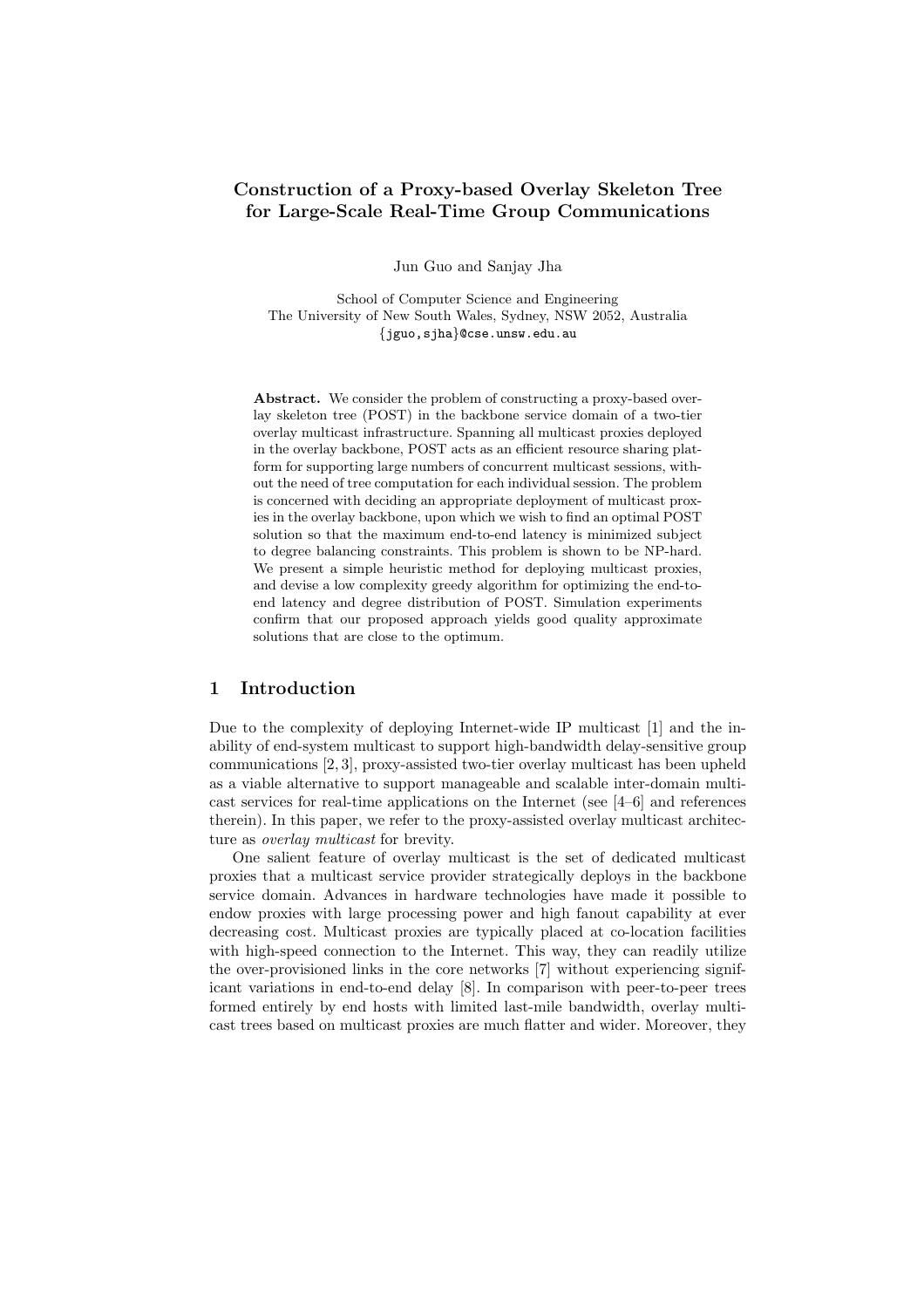are fairly static and thus eliminate large control overhead caused by dynamic tree maintenance in end-system multicast. Since multicast proxies are application layer servers and thus can use unicast mechanism to communicate between each other, overlay multicast effectively obviates the need for router support as required by IP multicast.

In a high level description, multicast proxies can be classified into edge proxies and transit proxies. As illustrated in Fig. 1, edge proxies are placed at the edge of the overlay backbone. Transit proxies are placed deep in the overlay backbone. Transit proxies and edge proxies constitute Tier 1, while edge proxies and end hosts constitute Tier 2. Each edge proxy acts as a member proxy for the cluster of end hosts within its service area, and sends the multicast traffic into or receives the multicast traffic from the overlay backbone by means of a transit proxy. Each transit proxy is responsible for replicating and forwarding multicast traffic to other transit proxies or edge proxies.

Since overlay multicast is designed to support multiple concurrent multicast sessions in the backbone service domain, multicast proxies essentially constitute a resource sharing environment. This gives rise to the concern of how to manage the multicast state scalability issue, so that the overlay backbone can support as many groups as possible without incurring significant control overhead. In the literature, the idea of aggregated multicast with intergroup tree sharing has been proposed [9]. Multicast sessions with approximately the same set of end hosts are forced to share a single overlay topology to reduce the global control overhead. Based on the aggregated multicast approach, the overlay multicast routing protocol proposed in [6] was shown to significantly reduce the control overhead for establishing and maintaining overlay multicast trees.

In this paper, we introduce the concept of proxy-based overlay skeleton tree (POST) and advocate it as an efficient approach to further reduce the computation cost and control overhead of overly multicast trees. POST is computed in such a way that it spans all multicast proxies provisioned in the overlay backbone. The computation of POST is feasible due to the fact that in practice the multicast service provider has complete administrative control over all multicast proxies deployed in the overlay multicast network. POST can be used as a default tree to support any multicast session in the overlay backbone, so long as all branches along the skeleton tree connecting the participating edge proxies have enough bandwidth to support the requested multicast session. For example, the skeleton tree depicted in Fig. 1 can be used to support a multicast session participated by edge proxies B, C and D, so long as all the four branches, namely (B,G), (G,H), (C,H) and (D,H), have enough bandwidth. POST can also be used to support low-overhead control message passing among multicast proxies in the overlay backbone.

Two measures of "goodness" for a POST are end-to-end latency and degree distribution. On the one hand, an overlay routing path joining two edge proxies in the POST is likely to traverse a series of transit proxies. Consequently, it is important to minimize the maximum end-to-end latency (i.e. tree diameter) of the POST. This is essential to the provision of good quality delay-sensitive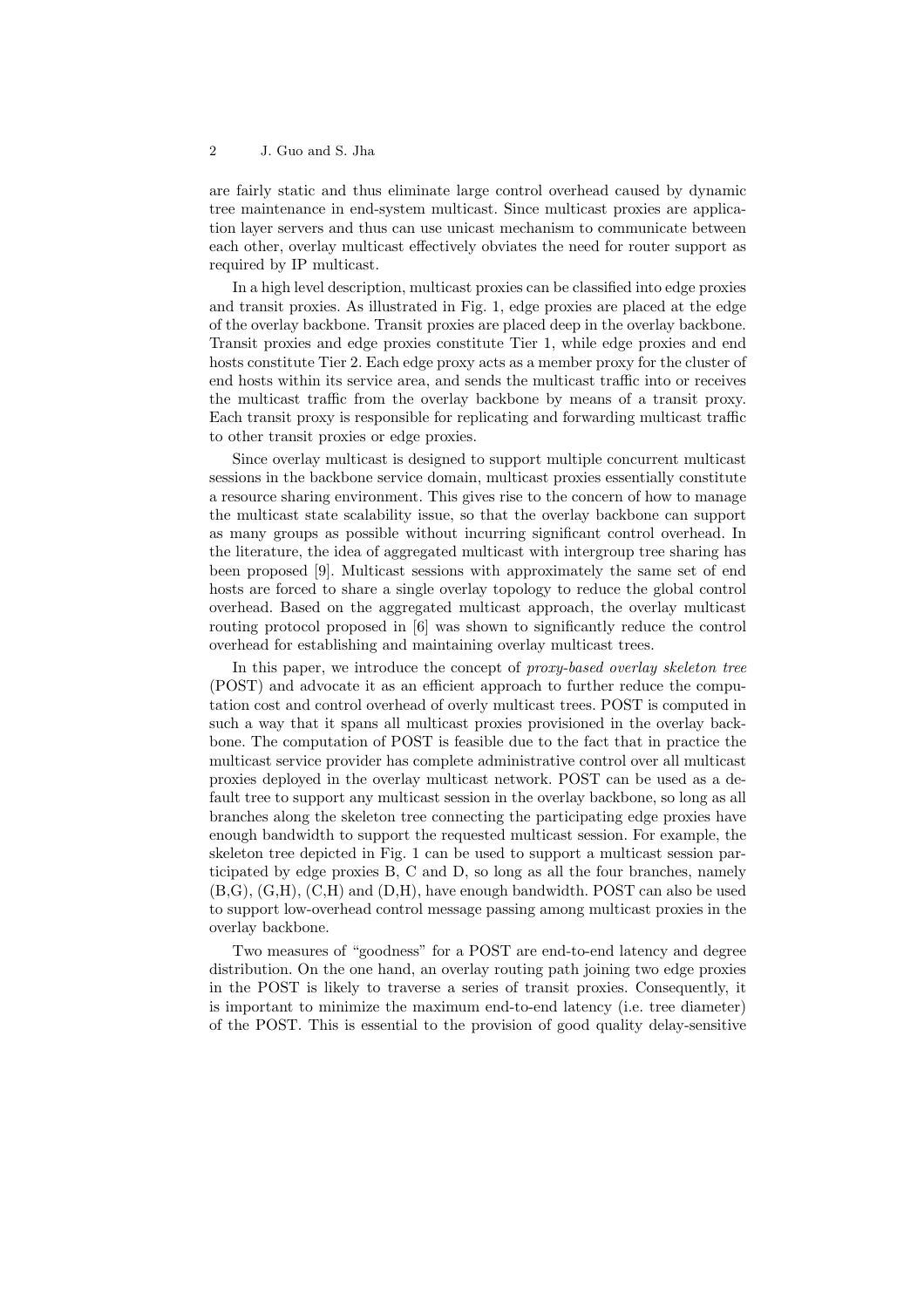

Fig. 1. Proxy-assisted two-tier overlay multicast architecture

multicast services in the overlay multicast network. On the other hand, each transit proxy in the overlay backbone has in general one interface with limited access bandwidth to the Internet. Thus, it is important to distribute the degree evenly between transit proxies for load balancing and to reduce access link stress. Higher link stress indicates greater contention for an interface and is likely to result in higher congestion and packet loss.

Our contribution in this paper is to propose an optimization problem for constructing an efficient POST in the multicast overlay backbone. We also demonstrate in this paper that appropriate placement of multicast proxies can have significant impact on the performance of POST. The optimization problem is concerned with deciding an appropriate deployment of multicast proxies in the overlay backbone, upon which we wish to find an optimal POST solution so that the tree diameter is minimized subject to degree balancing constraints. We frame the problem as a constrained spanning tree problem, which is shown to be NP-hard. We present a simple heuristic method for deploying multicast proxies, and devise a low complexity greedy algorithm for optimizing the end-to-end latency and degree distribution of the POST.

The rest of this paper is organized as follows. We discuss the related work in Sect. 2. Section 3 deals with the formulation of the optimization problem. In Sect. 4, we describe our solution method. Simulation experiments are reported in Sect. 5. Finally, we provide concluding remarks in Sect. 6.

### 2 Related Work

Existing proposals in [4, 5] for building an overlay multicast backbone tree were all based on the assumption that the proxy deployment is given. Also, these proposals considered tree computation for a single multicast session only. The routing protocols proposed in [4] addressed two constrained spanning tree problems for single-source streaming applications: 1) Minimize the maximum end-to-end latency subject to access bandwidth constraint at each participating multicast proxy; 2) Minimize the average end-to-end latency subject to access bandwidth constraint at each participating multicast proxy. The routing protocols proposed in [5] addressed two constrained spanning tree problems for multi-source multi-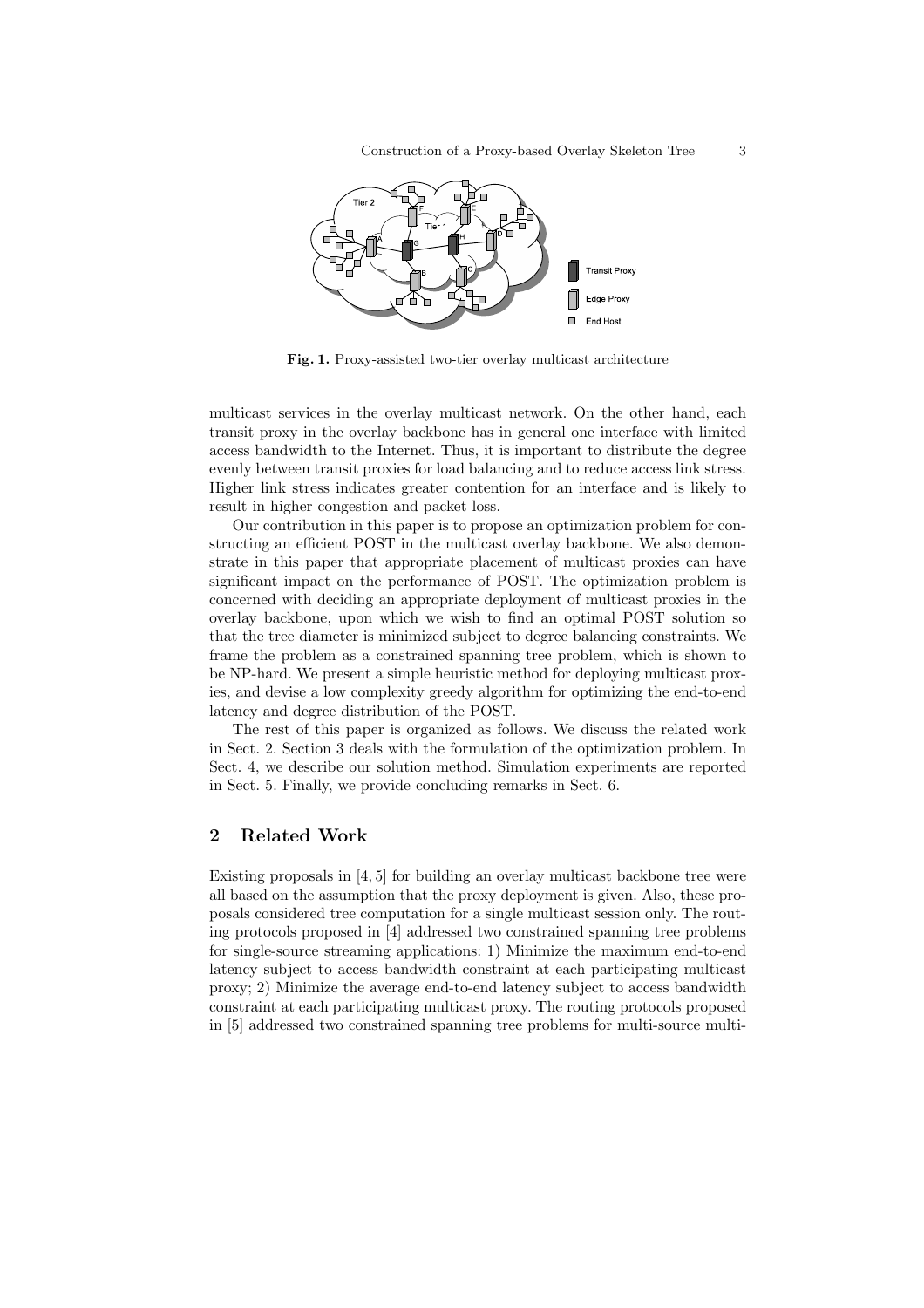cast applications: 1)Minimize the tree diameter subject to access bandwidth constraint at each participating multicast proxy; 2) Balance the access bandwidth usage at each participating multicast proxy subject to tree diameter bound. The CT algorithm proposed in [5] is closely related to our work, which can be modified to compute a POST in our context.

In [10], Lao, Cui, and Gerla considered the deployment problem for edge proxies in the overlay backbone. They adopted a similar approach to the K-median problem commonly used for web server replica placement in content distribution networks [11]. Their approach is used in this paper for the deployment of edge proxies. In our context, we further study the deployment problem for transit proxies, and demonstrate that it has significant impact on the end-to-end latency performance of POST.

### 3 Problem Formulation

Consider an overlay network in the form of a complete undirected graph  $G =$  $(W, P, E)$ . W is the set of N edge proxies which have been deployed using the approach of  $[10]$ . P is the set of K potential nodes in the physical topology for deploying  $M, M \leq K$ , transit proxies. E is the set of undirected edges, where an edge  $(i, j) \in E$  between two nodes  $i, j \in W \cup P$  represents the bidirectional unicast path with long-term average latency  $l_{i,j}$  between i and j in the physical topology. In practice, unicast latency quantities can be obtained from active or passive measurements of TCP connection round trip time [8, 12].

From P, we wish to decide an appropriate set of nodes  $P<sub>T</sub>$  for deploying the M transit proxies. We then wish to form a POST, i.e.  $T = (W, P_T, E_T)$ , spanning all nodes in  $W \cup P_T$  where  $E_T$  are the edges included in T. An edge  $(i, j) \in E$ can be included in T if and only if at least one of the two nodes i and j is in  $P_T$ . Consequently, the set of internal nodes of  $T$  is composed of transit proxies only, and the set of leaf nodes of  $T$  is exclusively composed of edge proxies.

For each pair of edge proxies i and j in T, we define  $R_{i,j}$  as the set of edges that form the overlay routing path between i and j. Let  $L_{i,j}$  denote the latency of the overlay routing path between  $i$  and  $j$ . Given the unicast latency matrix  ${l_{i,j}}$ , we readily have  $\overline{\phantom{a}}$ 

$$
L_{i,j} = \sum_{(i,j) \in R_{i,j}} l_{i,j} \tag{1}
$$

Let  $L_{\text{max}}$  denote the maximum end-to-end delay (i.e. the diameter of T), which is given by

$$
L_{\max} = \max_{i < j \in W} L_{i,j} \tag{2}
$$

Consider the case where the unicast latency matrix  $\{l_{i,j}\}$  satisfies the triangle inequality. Thus, the latency  $L_{i,j}$  of the overlay routing path between any two edge proxies i and j can not be smaller than the latency  $l_{i,j}$  of the unicast path between the two nodes. This allows us to establish the lower bound (LB) on  $L_{\rm max}$  as

$$
L_{\text{max}}^{\text{LB}} = \max_{i < j \in W} l_{i,j} \tag{3}
$$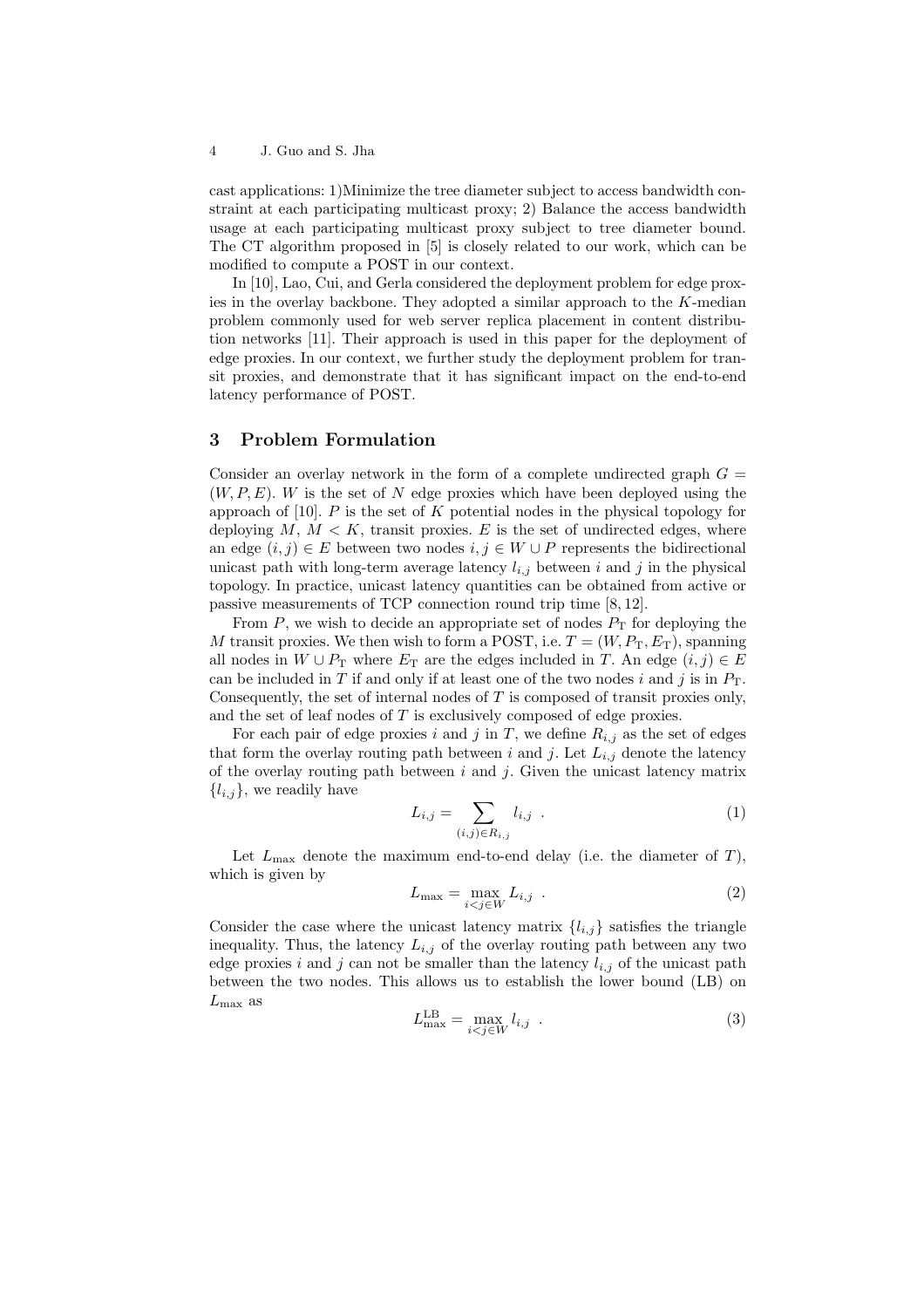Let  $d(i)$  denote the degree of transit proxy i. The following proposition states Let  $u(t)$  denote the degree of transit proxy  $t$ . The following propose<br>a property on the sum  $\sum_{i \in P_T} d(i)$  of degrees of transit proxies in T.

### **Proposition 1.** The sum of degrees of transit proxies in T is  $N + 2M - 2$ .

*Proof.* Consider the subtree of T composed of M transit proxies only. It follows from Corollary 1.5.3 of [13] that a spanning tree with M nodes has exactly  $M-1$ edges. Each such edge is incident to two transit proxies, which contributes two counts towards the sum of degrees of transit proxies. Now, each of the  $N$  edge proxies must be connected to one transit proxy, and thus contributes one count towards the degree of the transit proxy to which it is connected. Therefore, the sum of degrees of transit proxies in the entire T is  $N + 2M - 2$ .

We define a degree balancing index  $F$ , given by

$$
F = \max_{i \in P_{\mathcal{T}}} d(i) - \min_{i \in P_{\mathcal{T}}} d(i) \tag{4}
$$

A smaller value of  $F$  indicates a more balanced degree distribution among transit proxies. Let  $F^{\text{LB}}$  denote the lower bound on F. Clearly,  $F^{\text{LB}}=0$  if

$$
N + 2M - 2 = kM, \ k = 1, 2, \dots \tag{5}
$$

and we require each transit proxy to have a degree of exactly  $k$  in  $T$ . In situations where (5) does not hold,  $F^{\text{LB}} = 1$ . In such cases, letting  $k = \lfloor \frac{N+2M-2}{M} \rfloor$  and  $n = N + 2M - 2 - kM$ , we require n transit proxies to have a degree of exactly  $k + 1$ , and the remaining  $M - n$  transit proxies to have a degree of exactly k.

Before we present the formal statement of the optimization problem, we shall first clarify the motivation of such a problem by considering a 14-node example illustrated in Fig. 2.



Fig. 2. Overlay topology and unicast latency matrix

We assume that five edge proxies have been deployed at nodes 1, 2, 4, 7 and 10. A routine computation of (3) on the unicast latency matrix  $\{l_{i,j}\}$  gives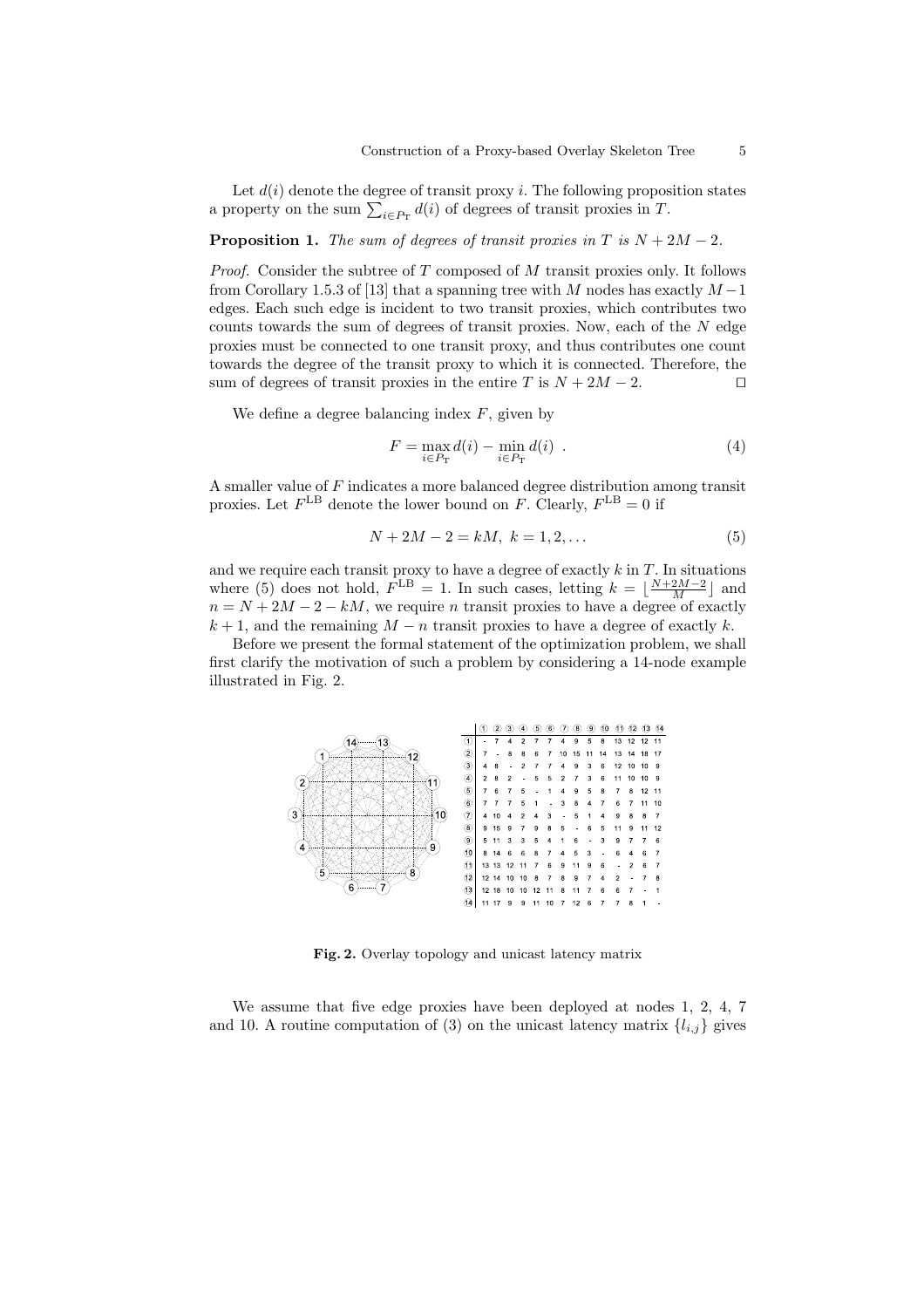$L_{\text{max}}^{\text{LB}} = 14$  for this particular instance. From the remaining nine nodes, we wish to choose three nodes for deploying the transit proxies. Since  $M = 3$  and  $N+2M-2=9$ , we have  $F^{\text{LB}}=0$ . To achieve this, we require each transit proxy to have a degree of exactly three in  $T$ . An optimal solution displayed in Fig. 3 chooses nodes 5, 6 and 9 for placing the transit proxies, and computes a POST with minimal tree diameter of 14 that hits  $L_{\text{max}}^{\text{LB}}$ . Our proposed heuristic method chooses nodes 3, 6 and 9 for the transit proxies. The best POST based on this heuristic proxy placement solution achieves  $L_{\text{max}} = 18$ . In contrast, a random placement of transit proxies at nodes 3, 8 and 12 incurs a large tree diameter of 28. This justifies that appropriate placement of transit proxies in the multicast overlay backbone can have large impact on the latency performance of POST.



Fig. 3. Solutions for POST

#### Definition 1. Minimum diameter degree-balanced spanning tree problem

Given a complete undirected graph  $G = (W, P, E)$ , find a constrained spanning tree  $T = (W, P_T, E_T)$  such that the tree diameter  $L_{\text{max}}$  is minimized and T is subject to constraints on: 1)  $P_T \in P$ ,  $|P_T| = M$ ; 2) All nodes in  $P_T$  are for internal nodes, while all nodes in W are for leaf nodes; 3)  $F$  is restricted to  $F<sup>LB</sup>$ .

For brevity, in the rest of this paper, we shall refer to this problem as the MDDB problem. Such a heavily constrained spanning tree problem is NP-hard, since its decision problem can be reduced to the NP-complete weighted diameter problem ([14], page 205). We thus resort to heuristic methods to find nearoptimal solutions for this challenging problem.

## 4 Solution

Our approach for solving the MDDB problem contains two parts. In the first part, we present a simple heuristic method for deploying the set of transit proxies. In the second part, we devise a low complexity algorithm for greedily optimizing the end-to-end latency of T subject to degree balancing among transit proxies.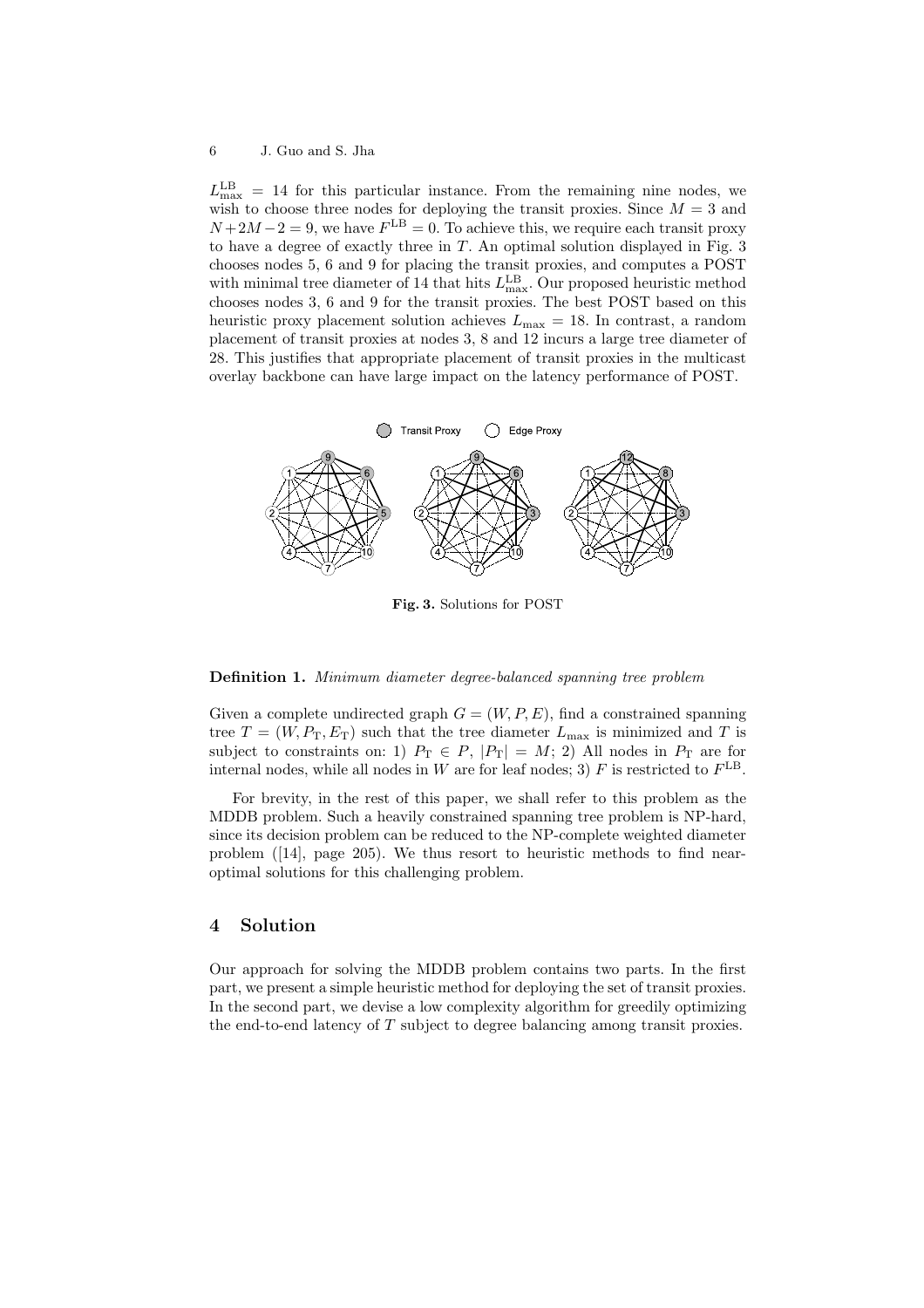#### 4.1 Proxy Deployment

For all  $i \in P$ , we obtain  $s_i$ , which is computed by

$$
s_i = \sum_{j \in W} l_{i,j} \tag{6}
$$

We choose M nodes in the set P with the smallest values on  $s_i$  to constitute the set of transit proxies  $P_T$ . We define the node with the smallest value on  $s_i$  as the central proxy, since it has the smallest summed distance to all edge proxies in the set  $W$ . For brevity, in the rest of this paper, we refer to this method as HPTP, which stands for Heuristic Placement of Transit Proxies.

#### 4.2 Degree Balancing

An important objective of our greedy algorithm is to guarantee that the degree balancing index F of internal nodes of T is restricted to  $F<sup>LB</sup>$ . As we have discussed in Sect. 3, if  $F^{\text{LB}}=0$ , we require each of the M internal nodes to have a degree of exactly k, where  $k = \frac{N+2M-2}{M}$ . This case can be easily resolved. For each node  $j$  that has just been added to the partial tree of  $T$ , we check the cumulated degree  $d(i)$  of the internal node i which connects node j. If  $d(i) = k$ , we mark node  $i$  so that node  $i$  will not be considered by any of the remaining unconnected nodes.

On the other hand, if  $F^{\text{LB}} = 1$ , we require *n* internal nodes to have a degree of exactly  $k + 1$ , and the remaining  $M - n$  internal nodes to have a degree of exactly k, where in this case  $k = \lfloor \frac{N+2M-2}{M} \rfloor$  and  $n = N + 2M - 2 - kM$ . To achieve this, we make sure that once the  $n$ -th internal node whose degree reaches  $k + 1$  has been marked, we further check for each unmarked internal node if its degree has reached  $k$ . If so, we mark such nodes accordingly, again to make sure that they will not be considered by any of the remaining unconnected nodes.

### 4.3 Tree Construction

Let  $V$  denote the set of all transit proxies in the partial tree  $T'$  of  $T$  constructed so far. Let  $\overline{V} = P_T - V$  denote the set of all transit proxies not yet in T'. Let  $\overline{P}$  denote the set of all internal nodes that have been marked. Let  $\sigma_i$  denote the latency of the longest overlay routing path from an unmarked internal node i to any other node in  $T'$ . Starting from the initial  $T'$  with V including the central proxy only, for each unconnected transit proxy j in the set  $\overline{V}$ , we find an unmarked internal node *i* in T' that minimizes  $\delta_j = l_{j,i} + \sigma_i$ . We then identify the unconnected transit proxy j in the set  $\overline{V}$  with the smallest value on such  $\delta_j$ , and add it to T' by creating an edge joining node i and node j. After node j is added to the tree, we update V and  $\overline{V}$ , and we apply the degree balancing module to check if node i needs to be marked into the set  $\overline{P}$ . This procedure is iterated until all M transit proxies have been connected.

In cases where ties exist either on i or on j, we break the ties on i by choosing In cases where the exist either on  $i$  or on  $j$ , we break the ties on  $i$  by choosing<br>node  $i$  such that  $\sum_{v \in \overline{V}} (l_{v,i} + \sigma_i)$  is the largest. Intuitively, if we do not go for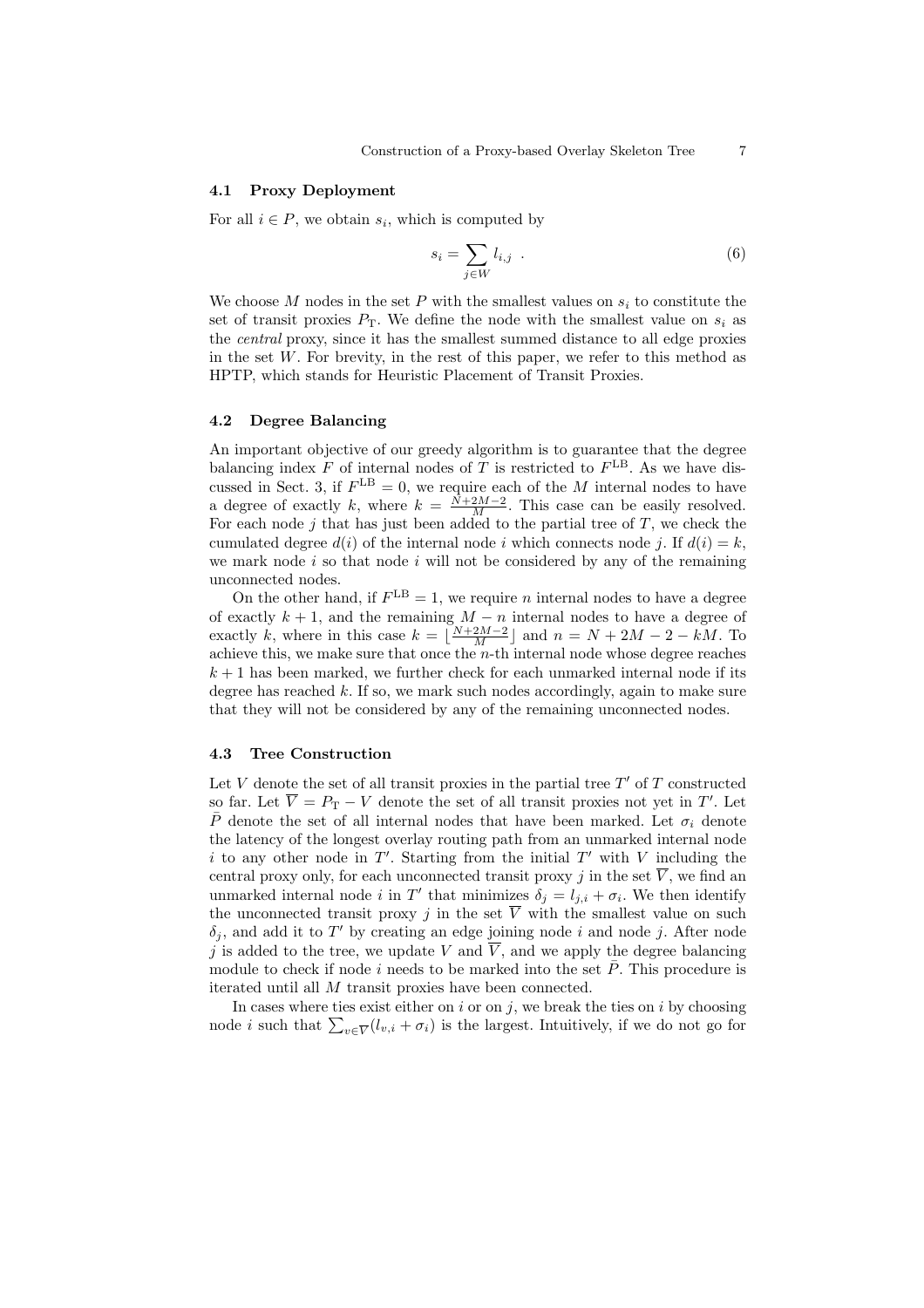node *i* at this iteration, later node *i* would more likely lead to larger  $\sigma_i$  values of some other transit proxies not yet in the tree. On the other hand, we break the ties on j by choosing node j such that  $\sum_{v \in V-\bar{P}} (\sigma_v + l_{v,j})$  is the largest. Similarly, if we do not connect node  $j$  at this iteration, later node  $j$  would more likely be connected to an internal node which yields larger  $\sigma_i$  value of node j.

After all transit proxies have been connected, we now let  $V$  denote the set of all edge proxies in the partial tree T' of T constructed so far, and Let  $\overline{V}$  =  $W - V$  denote the set of all edge proxies not yet in  $T'$ . At any iteration, for each unconnected node j in the set  $\overline{V}$ , we find an unmarked internal node i in T' which minimizes  $\delta_j = l_{j,i} + \sigma_i$ . We then identify the unconnected node j in  $\overline{V}$  with the largest (not smallest) value on such  $\delta_j$ , and add it to T' by creating an edge joining node i and node j. Intuitively, if we do not connect node j at this iteration, later it would more likely contribute towards a larger value on the tree diameter. Once node j is added to the tree, we update V and  $\overline{V}$ , and we again apply the degree balancing module to check if node i needs to be marked into the set  $\bar{P}$ .

In cases where ties exist either on  $i$  or on  $j$ , we break the ties on  $i$  again by In cases where these xist either on *i* or on *j*, we break the ties on *i* again by choosing node *i* such that  $\sum_{v \in \overline{V}} (l_{v,i} + \sigma_i)$  is the largest. Intuitively, if we do not go for node  $i$  in this case, later node  $i$  would certainly lead to larger overlay latency between all nodes it has connected and some unconnected leaf nodes it would connect. On the other hand, we break the ties on  $j$  by choosing node  $j$ would connect. On the other hand, we break the ties on *f* by choosing hode *f* such that  $\sum_{v \in P_T - \bar{P}} (\sigma_v + l_{v,j})$  is the largest. Similarly, if we do not connect node  $j$  at this iteration, later node  $j$  would more likely be connected to an internal node which contributes towards a larger value on the tree diameter.

It can be shown that this greedy algorithm is  $O(MN^2)$  in complexity. For brevity, we refer to it as GOLD (Greedily Optimize Latency and Degree) in the rest of this paper.

### 5 Simulation Experiments

We have studied the performance of our proposed algorithms for the MDDB problem through detailed simulation experiments. The various network topologies used in our experiments were obtained from the GT-ITM topology generator [15]. We used the flat random graph model for the small size topologies and the transit-stub graph model for the large size topologies. Unicast latency between different pairs of nodes ranges from 1 to 50 ms in the flat random graphs and from 1 to 500 ms in the transit-stub graphs. The number of nodes in the flat random graphs was varied between 14, 16 and 18. All transit-stub graphs had 1,200 nodes. In each graph, edge proxies were placed at a set of nodes, chosen uniformly at random. The number of edge proxies was fixed to five in the flat random graphs and varied between 400, 500 and 600 in the transit-stub graphs. The number of transit proxies was fixed to three in the flat random graphs and varied from 20 to 40 in the transit-stub graphs.

Based on these network topologies, we design the following experiments to study the performance of our proposed algorithms for the MDDB problem. We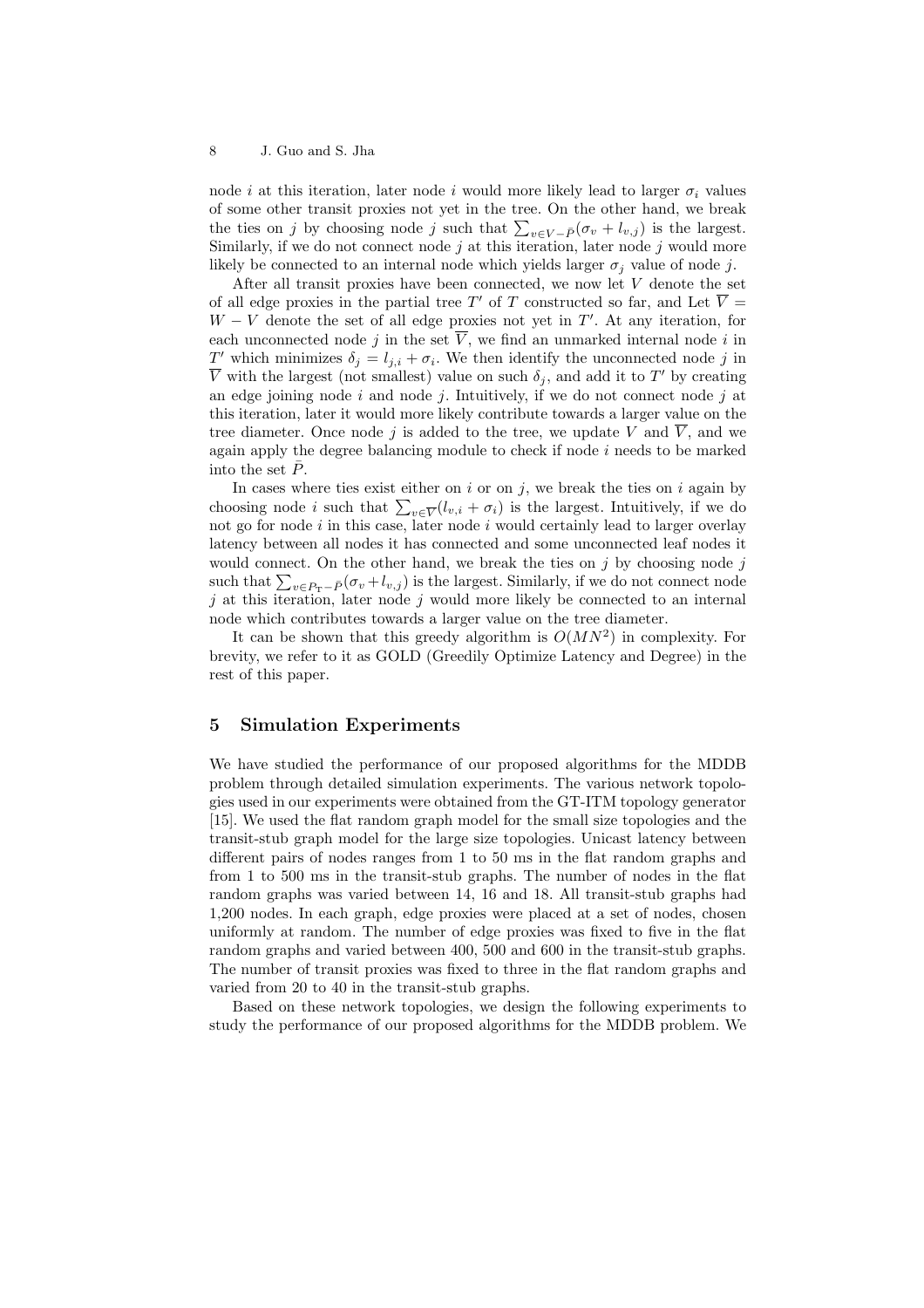have derived an integer linear programming (ILP) formulation for the MDDB problem (see Appendix). The ILP formulation was used to find optimal solutions of the MDDB problem for small size topologies. Note that this ILP model was also used to compute the best POST solution based on a given heuristic proxy placement solution obtained by HPTP. This is done by fixing the indicator variables defined for proxy placement in the ILP model to the corresponding nodes found by HPTP. This allows us to examine the quality of HPTP.

Figure 4 presents the results from experiments with the flat random graphs. For each graph, we have randomly generated 20 sets of different edge proxy placement solutions. We observe from these results that the performance of HPTP is reasonably good, considering that it is such a simple approach. In many cases, HPTP hits the optimal solution identified by ILP. The worst case performance among these results is 40% away from the optimum. Since we are not able to use ILP to solve for large size problem instances due to its known exponential computational complexity, we used GOLD to compute approximate POST solutions for HPTP on large size topologies.

The CT algorithm proposed in [5] was designed for a minimum diameter degree-limited spanning tree problem to address efficient routing in the multicast overlay backbone. It is similar to Prim's algorithm [16] for minimum spanning tree in a sense that the tree construction process starts from an arbitrarily selected node and takes an arbitrary tie-breaking approach. In contrast, GOLD starts from the central proxy of the overlay backbone and takes an elaborate tie-breaking approach in the tree construction process. For the purpose of comparison, we have directly combined the CT algorithm with the degree balancing module of GOLD. The resulting tree construction method is referred to as enhanced CT (ECT) in the simulation experiments.

Given that we have established the lower bound on  $L_{\text{max}}$ , we used  $L_{\text{max}}^{\text{LB}}$  as the benchmark to measure the quality of HPTP on large size topologies. The  $L_{\text{max}}$ results presented in Fig. 5 were plotted in the form of percentage deviation from  $L_{\text{max}}^{\text{LB}}$ , given by  $(L_{\text{max}} - L_{\text{max}}^{\text{LB}})/L_{\text{max}}^{\text{LB}}(\%)$ . These results clearly demonstrate the enhanced performance of GOLD in comparison with ECT. In all cases, GOLD improves  $L_{\text{max}}$  by up to 4.4%. Such a performance gain is only at the expense of a modicum of additional computation cost, as demonstrated in Table 1. Moreover, HPTP shows sufficiently good performance on these transit-stub graphs. Even though we rely on GOLD to find approximate POST solutions, the percentage deviation is yet less than 18% in all cases.

|                                                                               | $N = 400$ $N = 500$ $N = 600$ |  |
|-------------------------------------------------------------------------------|-------------------------------|--|
| ECT $0.84 \text{ sec}$ 1.27 sec 1.80 sec<br>$GOLD$ 0.90 sec 1.35 sec 1.95 sec |                               |  |

**Table 1.** CPU time on a 3.2GHz Xeon machine for  $M = 40$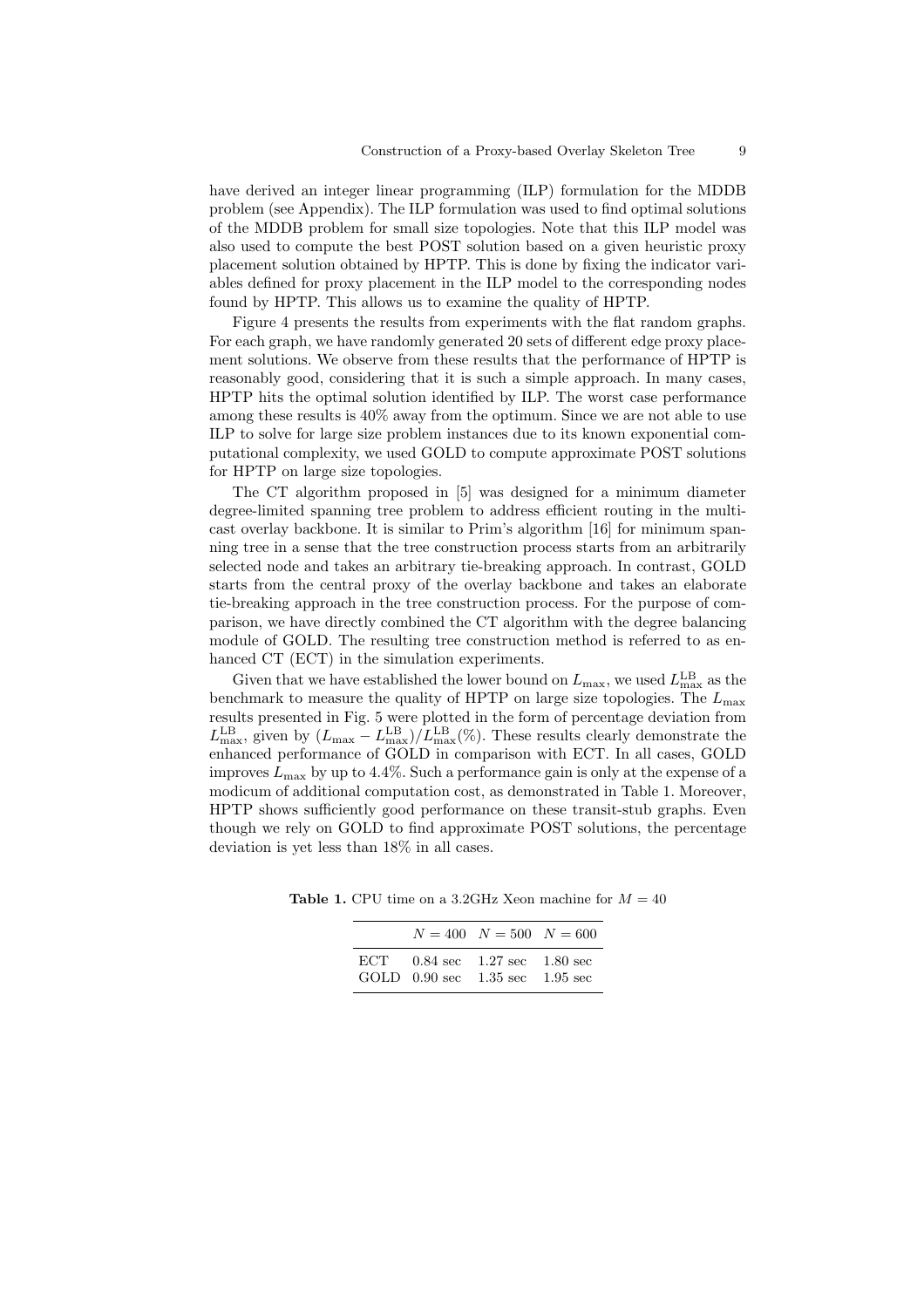

Fig. 5. Performance comparison between ECT and GOLD

## 6 Conclusion and Future Work

In this paper, we have introduced the concept of POST and advocated it as an efficient approach to support large-scale real-time group communications in two-tier overlay multicast networks. We have demonstrated that appropriate placement of multicast proxies can have significant impact on the latency performance of POST. We have proposed a constrained spanning tree problem to find optimal solutions for POST such that its maximum end-to-end latency can be minimized subject to degree balancing constraints. A low complexity heuristic approach has been developed, which has been shown by simulation experiments to be scalable for large-size overlay multicast networks and yield good quality solutions of POST. The proposed algorithm can be utilized by a weight-coded genetic algorithm to further improve the solution quality [17]. In our future work, we plan to design efficient restoration algorithms to endow POST with resilience capability [18].

Acknowledgments. We thank Dr Vijay Sivaraman for his insightful comments. This project is supported by Australian Research Council (ARC) Discovery Grant DP0557519.

#### References

1. Diot, C., Levine, B.N., Lyles, B., Kassem, H., Balensiefen, D.: Deployment issues for the IP multicast service and architecture. IEEE Network 14(1) (Jan./Feb.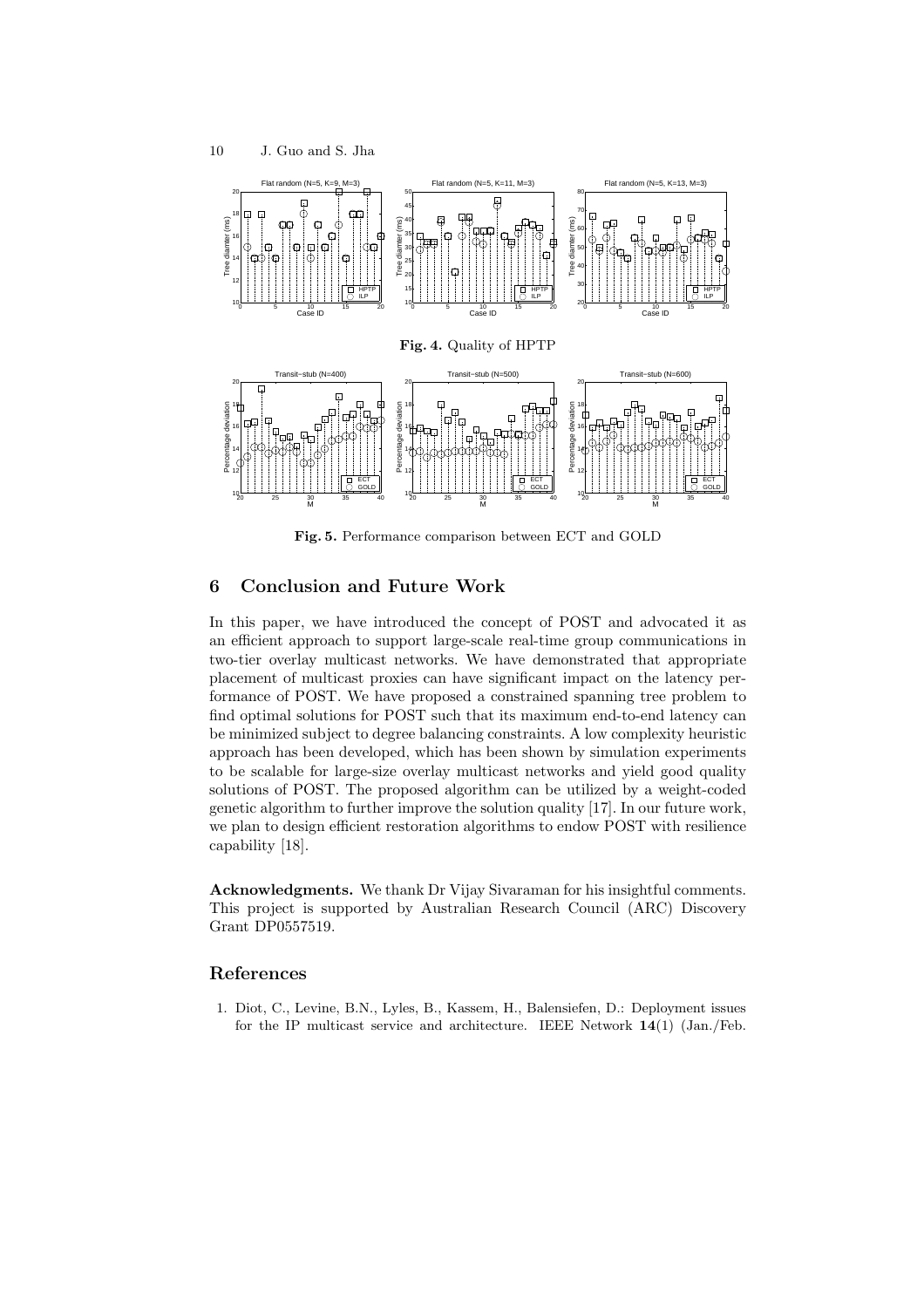2000) 78–88

- 2. Banerjee, S., Bhattacharjee, B., Kommareddy, C.: Scalable application layer multicast. In: Proc. ACM SIGCOMM 02. (Aug. 2002) 205–217
- 3. Chu, Y.H., Rao, S.G., Zhang, H.: A case for end system multicast. In: Proc. ACM SIGMETRICS 00. (Jun. 2000) 1–12
- 4. Banerjee, S., Kommareddy, C., Kar, K., Bhattacharjee, B., Khuller, S.: Construction of an efficient overlay multicast infrastructure for real-time applications. In: Proc. IEEE INFOCOM 03. (Mar. 2003) 1521–1531
- 5. Shi, S.Y., Turner, J.S.: Routing in overlay multicast networks. In: Proc. IEEE INFOCOM 02. (Jun. 2002) 1200–1208
- 6. Lao, L., Cui, J.H., Gerla, M.: TOMA: a viable solution for large-scale multicast service support. In: Proc. IFIP NETWORKING 05. (May 2005) 906–917
- 7. Bhattacharyya, S., Diot, C., Jetcheva, J., Taft, N.: Pop-level and access-link-level traffic dynamics in a tier-1 POP. In: Proc. ACM IMW 01. (Nov. 2001) 39–53
- 8. Jaiswal, S., Iannaccone, G., Diot, C., Kurose, J., Towsley, D.: Inferring TCP connection characteristics through passive measurements. In: Proc. IEEE INFOCOM 04. (Mar. 2004) 1582–1592
- 9. Fei, A., Cui, J., Gerla, M., Faloutsos, M.: Aggregated multicast: an approach to reduce multicast state. In: Proc. IEEE GLOBECOM 01. (Nov. 2001) 1595–1599
- 10. Lao, L., Cui, J.H., Gerla, M.: Multicast service overlay design. In: Proc. SPECTS 05. (Jul. 2005)
- 11. Qiu, L., Padmanabhan, V.N., Voelker, G.M.: On the placement of web server replicas. In: Proc. IEEE INFOCOM 01. (Apr. 2001) 1587–1596
- 12. Paxson, V.: End-to-end internet packet dynamics. IEEE/ACM Trans. Networking 7(3) (Jun. 1999) 277–292
- 13. Diestel, R.: Graph Theory. 3rd edn. Springer-Verlag, New York (2005)
- 14. Garey, M.R., Johnson, D.S.: Computers and Intractability: A Guide to the Theory of NP-Completeness. W. H. Freeman, San Francisco (1979)
- 15. Zegura, E.W., Calvert, K.L., Bhattacharjee, S.: How to model an internetwork. In: Proc. IEEE INFOCOM 96. (Mar. 1996) 594–602
- 16. Cormen, T.H., Leiserson, C.E., Rivest, R.L., Stein, C.: Introduction to Algorithms. 2nd edn. MIT Press, Cambridge, M.A. (2001)
- 17. Guo, J., Jha, S., Banerjee, S.: GOLD: An overlay multicast tree with globally optimized latency and out-degree. Technical Report UNSW-CSE-TR-0615, The University of New South Wales, Australia (2006)
- 18. Lau, W., Jha, S., Banerjee, S.: Efficient bandwidth guaranteed restoration algorithms for multicast connections. In: Proc. IFIP NETWORKING 05. (May 2005) 1005–1017

## Appendix

Here we provide an ILP formulation for the MDDB problem. For the convenience of forming the overlay routing path between any two edge proxies in the ILP formulation, we define  $E'$  as a set of directed edges that include both directed edges  $\langle i, j \rangle$  and  $\langle j, i \rangle$  for each undirected edge  $(i, j)$  in E. Let the 0-1 variables  $x_i, i \in P$ , indicate if a transit proxy is deployed at node *i*. Let the 0-1 variables  $p_{i,j}^{(m,n)}, m \leq n \in W, \langle i,j \rangle \in E',$  indicate if the directed edge  $\langle i,j \rangle$  is included in the overlay routing path between node m and node n. Let the 0-1 variables  $t_{i,j}$ ,